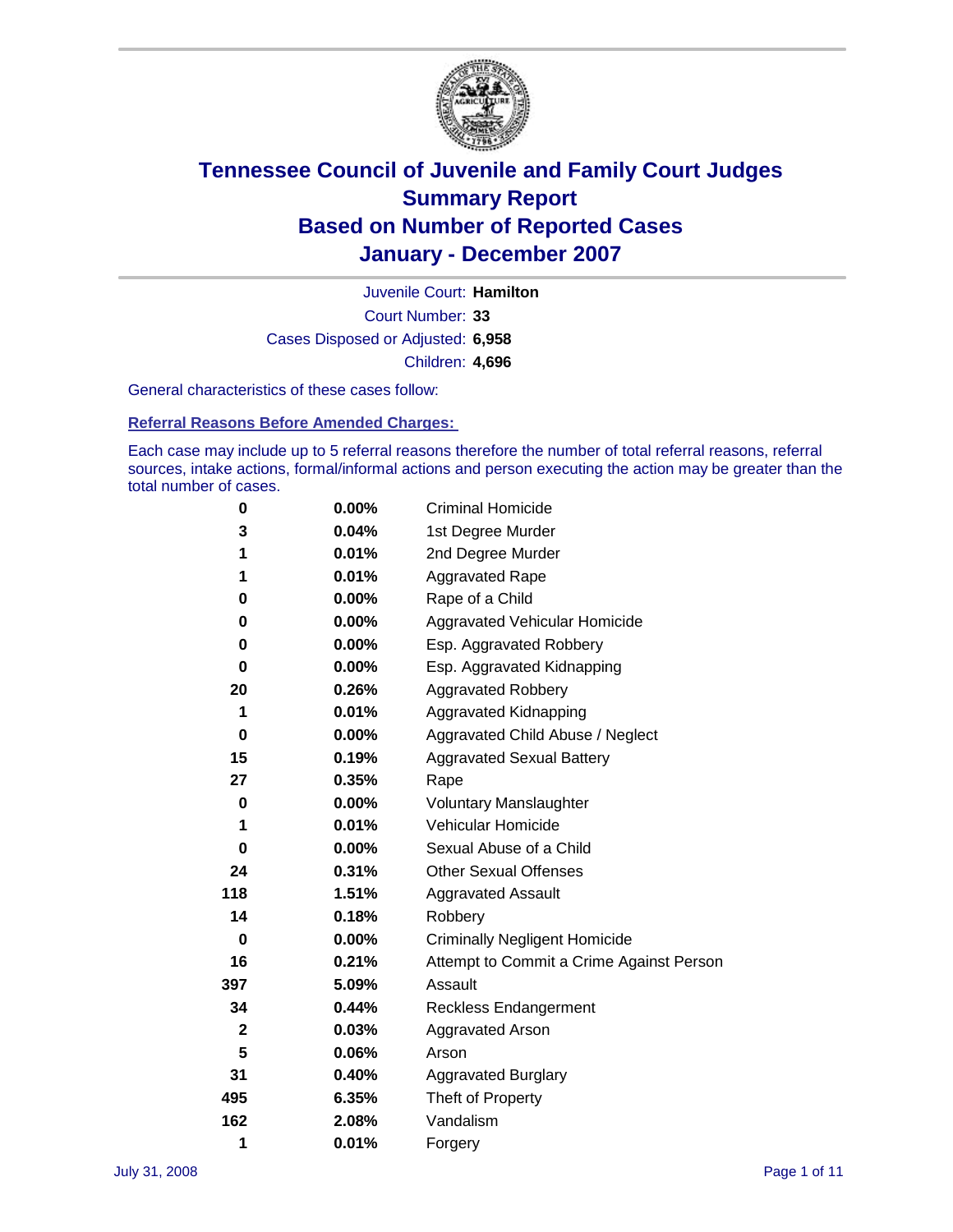

Court Number: **33** Juvenile Court: **Hamilton** Cases Disposed or Adjusted: **6,958** Children: **4,696**

#### **Referral Reasons Before Amended Charges:**

Each case may include up to 5 referral reasons therefore the number of total referral reasons, referral sources, intake actions, formal/informal actions and person executing the action may be greater than the total number of cases.

| 0            | 0.00% | <b>Worthless Checks</b>                                     |
|--------------|-------|-------------------------------------------------------------|
| 5            | 0.06% | Illegal Possession / Fraudulent Use of Credit / Debit Cards |
| 64           | 0.82% | <b>Burglary</b>                                             |
| 22           | 0.28% | Unauthorized Use of a Vehicle                               |
| 10           | 0.13% | <b>Cruelty to Animals</b>                                   |
| 48           | 0.62% | Sale of Controlled Substances                               |
| 47           | 0.60% | <b>Other Drug Offenses</b>                                  |
| 235          | 3.01% | Possession of Controlled Substances                         |
| 4            | 0.05% | <b>Criminal Attempt</b>                                     |
| 14           | 0.18% | Carrying Weapons on School Property                         |
| 54           | 0.69% | Unlawful Carrying / Possession of a Weapon                  |
| 44           | 0.56% | <b>Evading Arrest</b>                                       |
| 3            | 0.04% | Escape                                                      |
| 16           | 0.21% | Driving Under Influence (DUI)                               |
| 146          | 1.87% | Possession / Consumption of Alcohol                         |
| 72           | 0.92% | Resisting Stop, Frisk, Halt, Arrest or Search               |
| 0            | 0.00% | <b>Aggravated Criminal Trespass</b>                         |
| 30           | 0.38% | Harassment                                                  |
| 0            | 0.00% | Failure to Appear                                           |
| 19           | 0.24% | Filing a False Police Report                                |
| 32           | 0.41% | Criminal Impersonation                                      |
| 480          | 6.16% | <b>Disorderly Conduct</b>                                   |
| 79           | 1.01% | <b>Criminal Trespass</b>                                    |
| 8            | 0.10% | <b>Public Intoxication</b>                                  |
| $\mathbf{2}$ | 0.03% | Gambling                                                    |
| 119          | 1.53% | <b>Traffic</b>                                              |
| $\mathbf{2}$ | 0.03% | <b>Local Ordinances</b>                                     |
| 0            | 0.00% | Violation of Wildlife Regulations                           |
| 86           | 1.10% | <b>Contempt of Court</b>                                    |
| 615          | 7.89% | Violation of Probation                                      |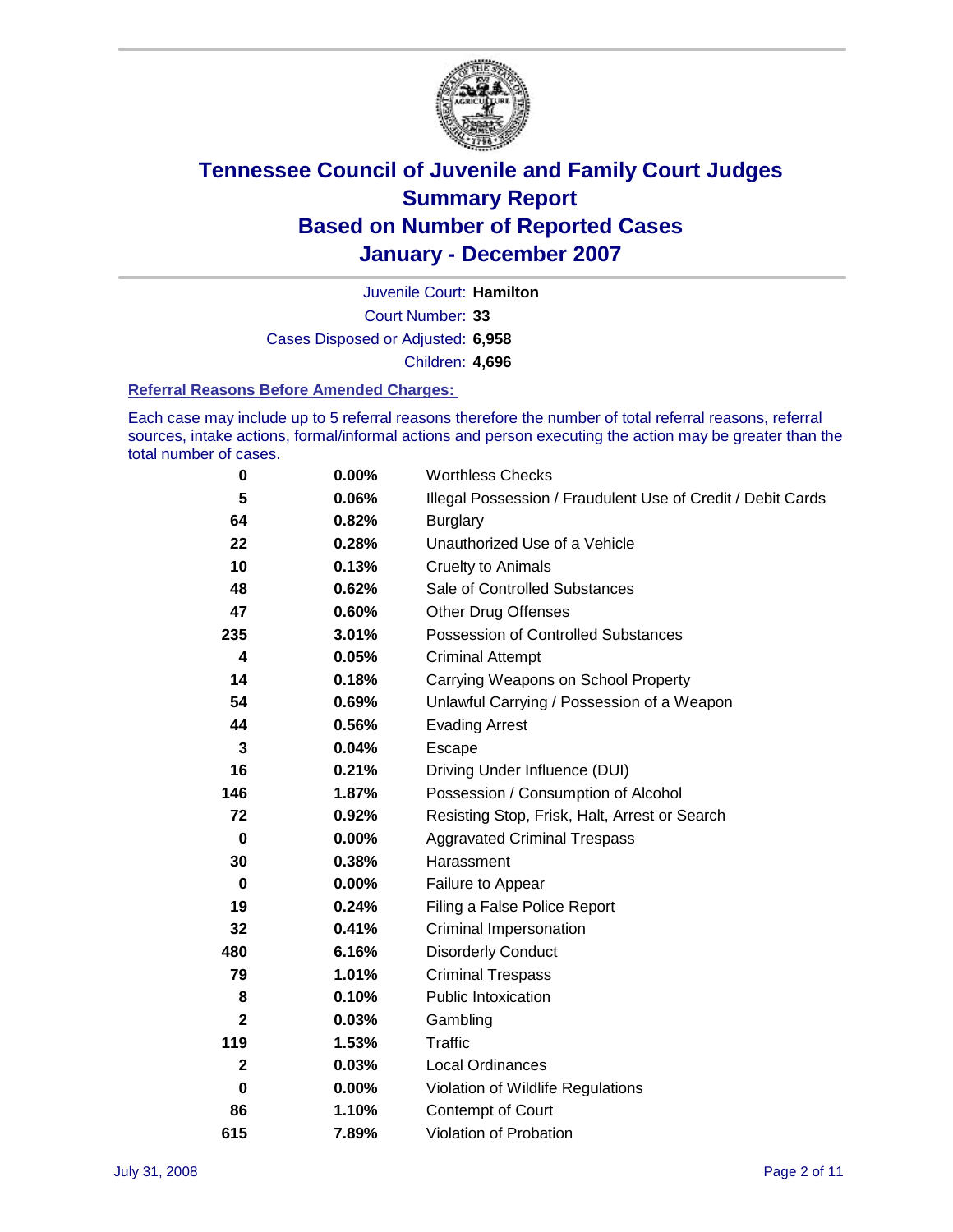

Court Number: **33** Juvenile Court: **Hamilton** Cases Disposed or Adjusted: **6,958** Children: **4,696**

#### **Referral Reasons Before Amended Charges:**

Each case may include up to 5 referral reasons therefore the number of total referral reasons, referral sources, intake actions, formal/informal actions and person executing the action may be greater than the total number of cases.

| 58       | 0.74%    | <b>Violation of Aftercare</b>         |
|----------|----------|---------------------------------------|
| 329      | 4.22%    | <b>Unruly Behavior</b>                |
| 700      | 8.98%    | Truancy                               |
| 297      | 3.81%    | In-State Runaway                      |
| $\bf{0}$ | 0.00%    | Out-of-State Runaway                  |
| 148      | 1.90%    | Possession of Tobacco Products        |
| 0        | $0.00\%$ | Violation of a Valid Court Order      |
| 25       | 0.32%    | <b>Violation of Curfew</b>            |
| $\bf{0}$ | $0.00\%$ | <b>Sexually Abused Child</b>          |
| 53       | 0.68%    | <b>Physically Abused Child</b>        |
| 119      | 1.53%    | Dependency / Neglect                  |
| 32       | 0.41%    | <b>Termination of Parental Rights</b> |
| 0        | $0.00\%$ | Violation of Pretrial Diversion       |
| 0        | 0.00%    | Violation of Informal Adjustment      |
| 0        | $0.00\%$ | Judicial Review                       |
| 0        | $0.00\%$ | <b>Administrative Review</b>          |
| 4        | 0.05%    | <b>Foster Care Review</b>             |
| 1,831    | 23.49%   | Custody                               |
| 233      | 2.99%    | Visitation                            |
| 0        | $0.00\%$ | Paternity / Legitimation              |
| 0        | 0.00%    | <b>Child Support</b>                  |
| 0        | $0.00\%$ | <b>Request for Medical Treatment</b>  |
| 0        | 0.00%    | <b>Consent to Marry</b>               |
| 343      | 4.40%    | Other                                 |
| 7,796    | 100.00%  | <b>Total Referrals</b>                |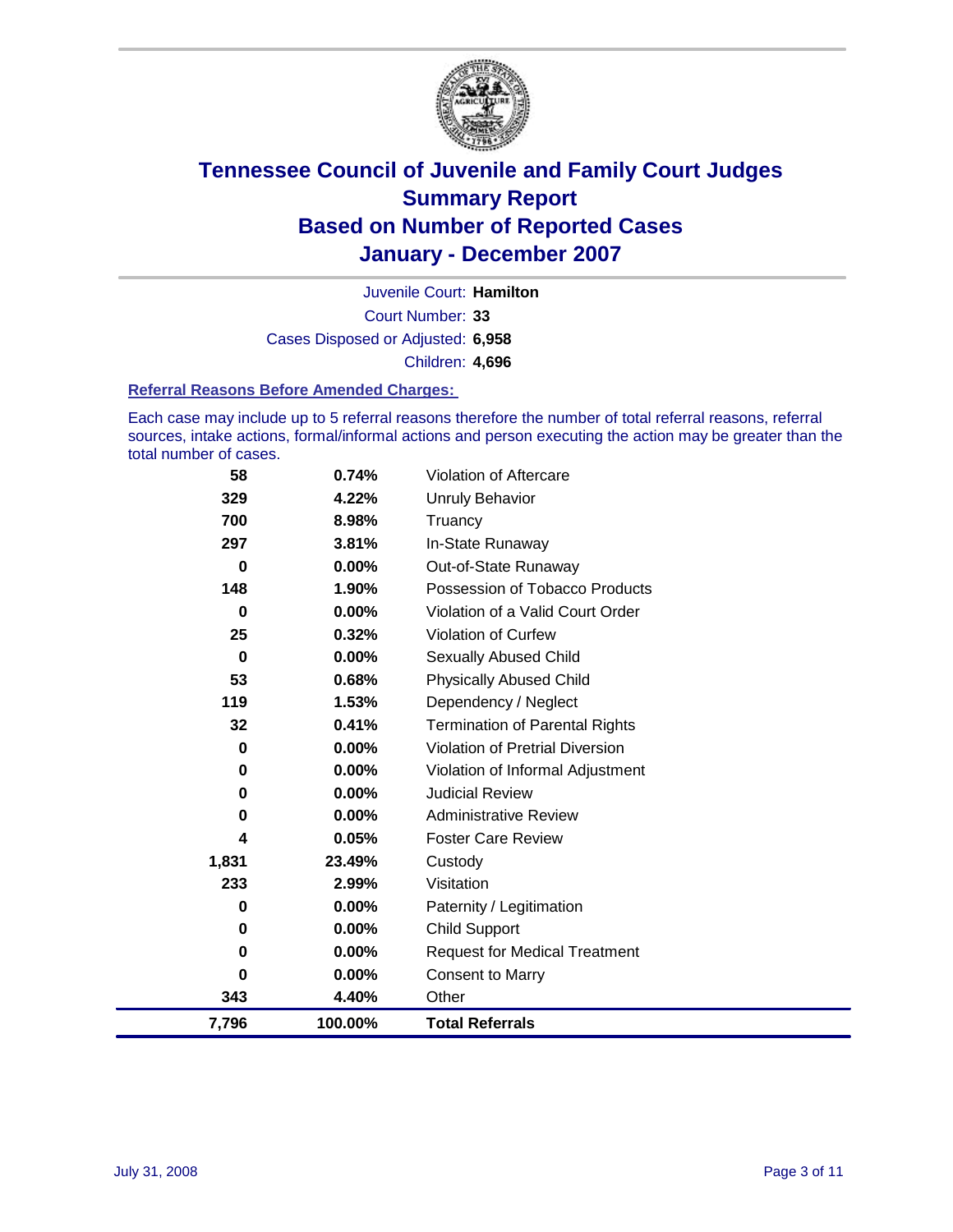

|                            |                                   | Juvenile Court: Hamilton |  |
|----------------------------|-----------------------------------|--------------------------|--|
|                            |                                   | Court Number: 33         |  |
|                            | Cases Disposed or Adjusted: 6,958 |                          |  |
|                            |                                   | <b>Children: 4,696</b>   |  |
| <b>Referral Sources: 1</b> |                                   |                          |  |
| 3,160                      | 40.53%                            | Law Enforcement          |  |
| 1,757                      | 22.54%                            | Parents                  |  |
| 849                        | 10.89%                            | Relatives                |  |

| 7,796        | 100.00%  | <b>Total Referral Sources</b>     |
|--------------|----------|-----------------------------------|
| 249          | 3.19%    | Other                             |
| 1            | 0.01%    | Unknown                           |
| 0            | $0.00\%$ | Hospital                          |
| 4            | 0.05%    | Child & Parent                    |
| 93           | 1.19%    | Victim                            |
| $\mathbf{2}$ | 0.03%    | <b>Other Court</b>                |
| 1            | 0.01%    | Social Agency                     |
| 658          | 8.44%    | <b>Court Staff</b>                |
| 1            | 0.01%    | <b>District Attorney's Office</b> |
| 0            | $0.00\%$ | <b>Other State Department</b>     |
| 303          | 3.89%    | <b>DCS</b>                        |
| 1            | 0.01%    | <b>CSA</b>                        |
| 716          | 9.18%    | School                            |
| 1            | 0.01%    | Self                              |
| 849          | 10.89%   | <b>Relatives</b>                  |

### **Age of Child at Referral: 2**

| 16.74%<br>28.11%<br>15.06%<br>0.98%<br>$0.00\%$ | Ages 13 through 14<br>Ages 15 through 16<br>Ages 17 through 18<br>Ages 19 and Over<br>Unknown / Not Reported |
|-------------------------------------------------|--------------------------------------------------------------------------------------------------------------|
|                                                 |                                                                                                              |
|                                                 |                                                                                                              |
|                                                 |                                                                                                              |
|                                                 |                                                                                                              |
|                                                 |                                                                                                              |
| 7.39%                                           | Ages 11 through 12                                                                                           |
|                                                 | Ages 10 and Under                                                                                            |
|                                                 | 31.73%                                                                                                       |

<sup>1</sup> If different than number of Referral Reasons (7796), verify accuracy of your court's data.

<sup>2</sup> One child could be counted in multiple categories, verify accuracy of your court's data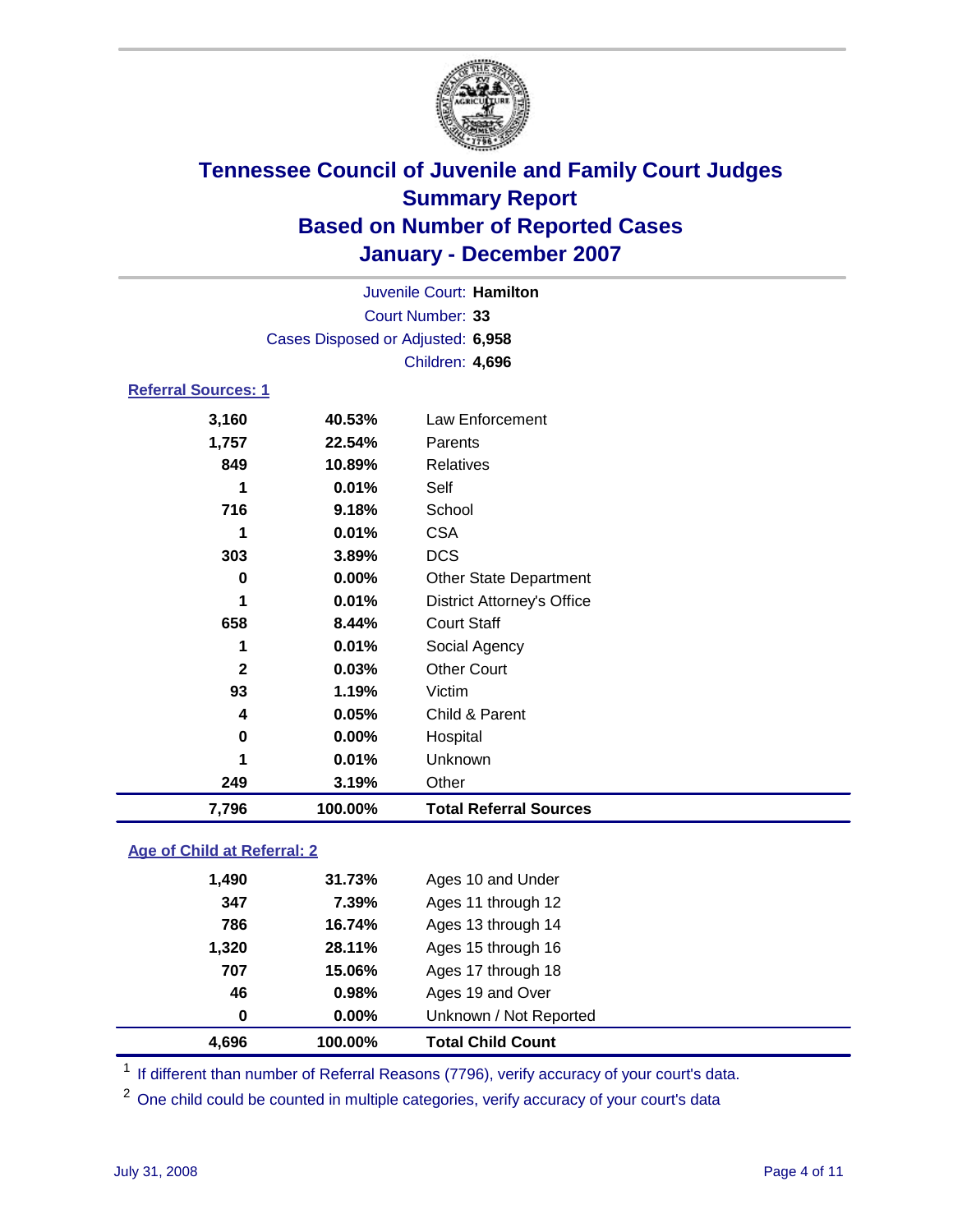

|                                         |         | Juvenile Court: Hamilton |  |  |
|-----------------------------------------|---------|--------------------------|--|--|
| Court Number: 33                        |         |                          |  |  |
| Cases Disposed or Adjusted: 6,958       |         |                          |  |  |
|                                         |         | Children: 4,696          |  |  |
| Sex of Child: 1                         |         |                          |  |  |
| 2,693                                   | 57.35%  | Male                     |  |  |
| 1,992                                   | 42.42%  | Female                   |  |  |
| 11                                      | 0.23%   | Unknown                  |  |  |
| 4,696                                   | 100.00% | <b>Total Child Count</b> |  |  |
| Race of Child: 1                        |         |                          |  |  |
| 2,114                                   | 45.02%  | White                    |  |  |
| 2,455                                   | 52.28%  | African American         |  |  |
| 1                                       | 0.02%   | Native American          |  |  |
| 14                                      | 0.30%   | Asian                    |  |  |
| 37                                      | 0.79%   | Mixed                    |  |  |
| 75                                      | 1.60%   | Unknown                  |  |  |
| 4,696                                   | 100.00% | <b>Total Child Count</b> |  |  |
| <b>Hispanic Origin: 1</b>               |         |                          |  |  |
| 36                                      | 0.77%   | Yes                      |  |  |
| 4,350                                   | 92.63%  | <b>No</b>                |  |  |
| 310                                     | 6.60%   | Unknown                  |  |  |
| 4,696                                   | 100.00% | <b>Total Child Count</b> |  |  |
| <b>School Enrollment of Children: 1</b> |         |                          |  |  |
| 1,627                                   | 34.65%  | Yes                      |  |  |
| 221                                     | 4.71%   | No                       |  |  |
| 2,848                                   | 60.65%  | Unknown                  |  |  |
| 4,696                                   | 100.00% | <b>Total Child Count</b> |  |  |

<sup>1</sup> One child could be counted in multiple categories, verify accuracy of your court's data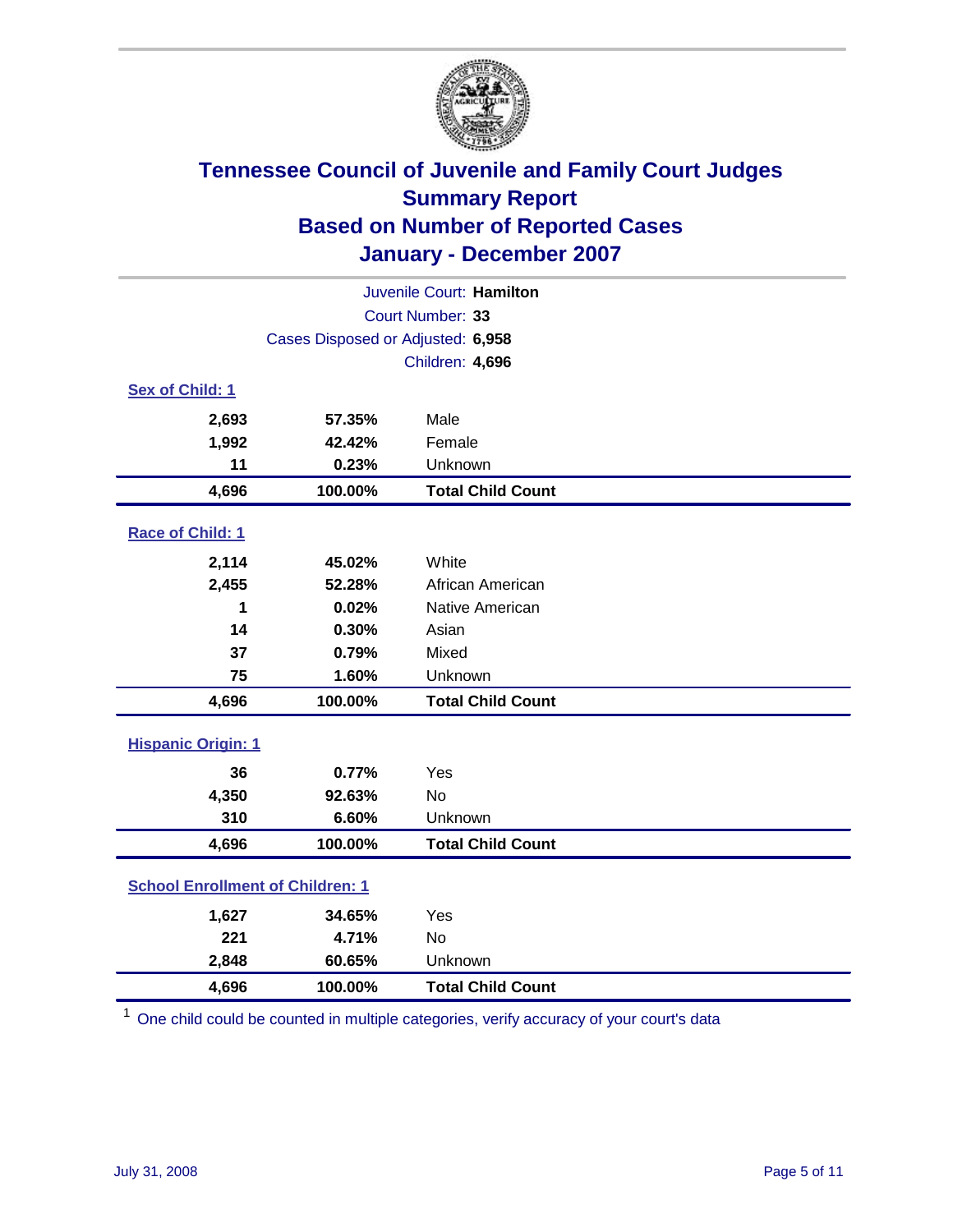

Court Number: **33** Juvenile Court: **Hamilton** Cases Disposed or Adjusted: **6,958** Children: **4,696**

### **Living Arrangement of Child at Time of Referral: 1**

| 4,696 | 100.00%  | <b>Total Child Count</b>     |
|-------|----------|------------------------------|
| 205   | 4.37%    | Other                        |
| 260   | 5.54%    | Unknown                      |
| 8     | 0.17%    | Independent                  |
| 99    | 2.11%    | In an Institution            |
| 4     | $0.09\%$ | In a Residential Center      |
| 6     | 0.13%    | In a Group Home              |
| 16    | 0.34%    | With Foster Family           |
| 11    | 0.23%    | <b>With Adoptive Parents</b> |
| 242   | 5.15%    | <b>With Relatives</b>        |
| 283   | 6.03%    | <b>With Father</b>           |
| 2,993 | 63.74%   | With Mother                  |
| 48    | 1.02%    | With Mother and Stepfather   |
| 5     | 0.11%    | With Father and Stepmother   |
| 516   | 10.99%   | With Both Biological Parents |

#### **Type of Detention: 2**

| 6.958 | 100.00%  | <b>Total Detention Count</b> |  |
|-------|----------|------------------------------|--|
| 0     | $0.00\%$ | Other                        |  |
| 840   | 12.07%   | Does Not Apply               |  |
| 6,113 | 87.86%   | Unknown                      |  |
| 0     | 0.00%    | <b>Psychiatric Hospital</b>  |  |
| 0     | $0.00\%$ | Jail - No Separation         |  |
| 0     | $0.00\%$ | Jail - Partial Separation    |  |
| 0     | $0.00\%$ | Jail - Complete Separation   |  |
| 5     | 0.07%    | Juvenile Detention Facility  |  |
| 0     | $0.00\%$ | Non-Secure Placement         |  |
|       |          |                              |  |

<sup>1</sup> One child could be counted in multiple categories, verify accuracy of your court's data

<sup>2</sup> If different than number of Cases (6958) verify accuracy of your court's data.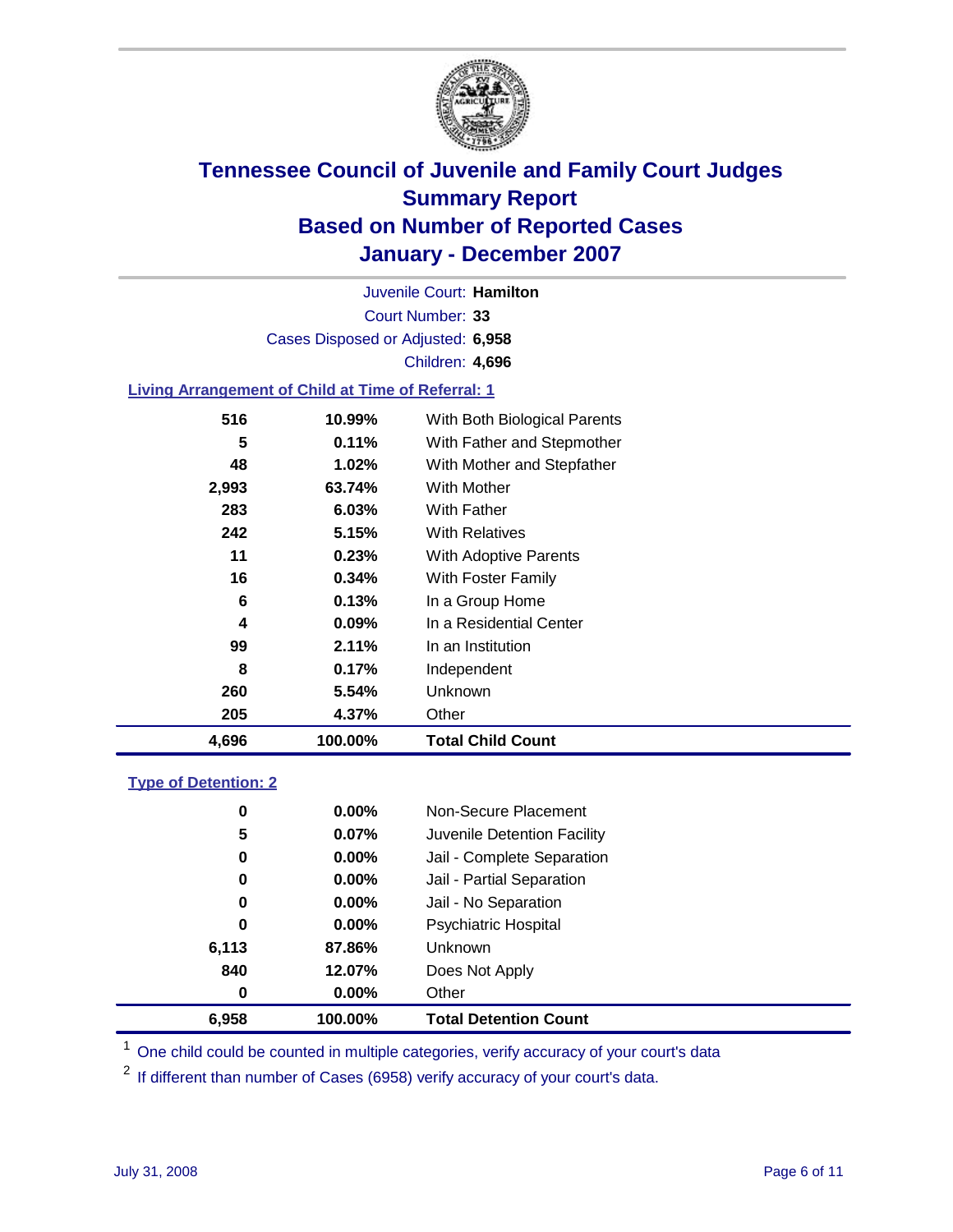

|                                                    |                                   | Juvenile Court: Hamilton             |  |  |  |
|----------------------------------------------------|-----------------------------------|--------------------------------------|--|--|--|
|                                                    |                                   | Court Number: 33                     |  |  |  |
|                                                    | Cases Disposed or Adjusted: 6,958 |                                      |  |  |  |
|                                                    |                                   | Children: 4,696                      |  |  |  |
| <b>Placement After Secure Detention Hearing: 1</b> |                                   |                                      |  |  |  |
| 0                                                  | 0.00%                             | Returned to Prior Living Arrangement |  |  |  |
| 963                                                | 13.84%                            | Juvenile Detention Facility          |  |  |  |
| 5                                                  | 0.07%                             | Jail                                 |  |  |  |
| 0                                                  | 0.00%                             | Shelter / Group Home                 |  |  |  |
| 0                                                  | 0.00%                             | Foster Family Home                   |  |  |  |
| 0                                                  | 0.00%                             | Psychiatric Hospital                 |  |  |  |
| 60                                                 | 0.86%                             | Unknown / Not Reported               |  |  |  |
| 5,930                                              | 85.23%                            | Does Not Apply                       |  |  |  |
| 0                                                  | 0.00%                             | Other                                |  |  |  |
| 6,958                                              | 100.00%                           | <b>Total Placement Count</b>         |  |  |  |
|                                                    |                                   |                                      |  |  |  |
| <b>Intake Actions: 2</b>                           |                                   |                                      |  |  |  |
| 7,009                                              | 89.91%                            | <b>Petition Filed</b>                |  |  |  |
| 0                                                  | 0.00%                             | <b>Motion Filed</b>                  |  |  |  |
| 275                                                | 3.53%                             | <b>Citation Processed</b>            |  |  |  |
| 0                                                  | 0.00%                             | Notification of Paternity Processed  |  |  |  |
| 0                                                  | 0.00%                             | Scheduling of Judicial Review        |  |  |  |
| 0                                                  | 0.00%                             | Scheduling of Administrative Review  |  |  |  |
| 0                                                  | 0.00%                             | Scheduling of Foster Care Review     |  |  |  |
| 0                                                  | 0.00%                             | Unknown                              |  |  |  |
| 0                                                  | 0.00%                             | Does Not Apply                       |  |  |  |
| 512                                                | 6.57%                             | Other                                |  |  |  |
| 7,796                                              | 100.00%                           | <b>Total Intake Count</b>            |  |  |  |

<sup>1</sup> If different than number of Cases (6958) verify accuracy of your court's data.

<sup>2</sup> If different than number of Referral Reasons (7796), verify accuracy of your court's data.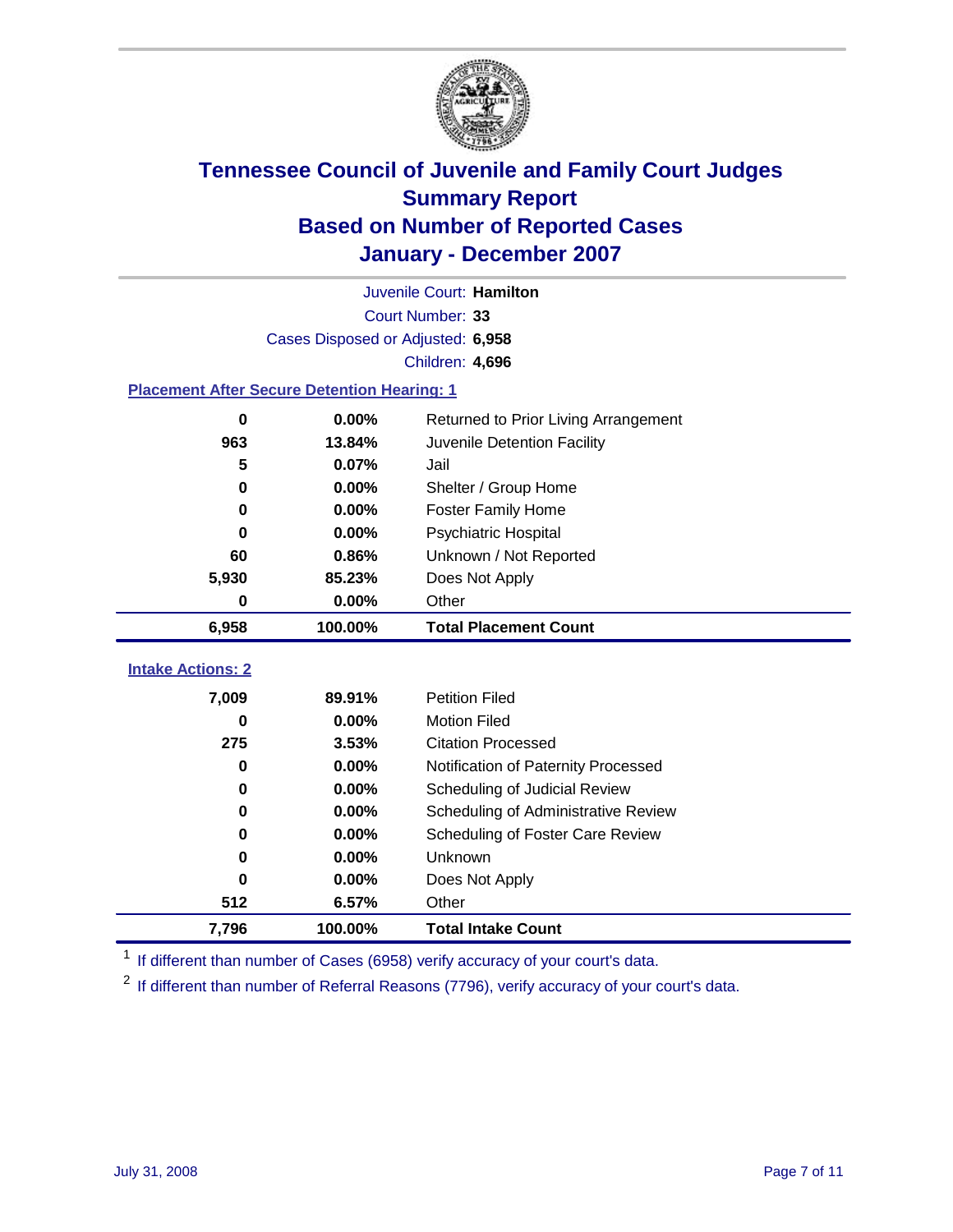

Court Number: **33** Juvenile Court: **Hamilton** Cases Disposed or Adjusted: **6,958** Children: **4,696**

#### **Last Grade Completed by Child: 1**

| 4,696    | 100.00% | <b>Total Child Count</b> |
|----------|---------|--------------------------|
| 6        | 0.13%   | Other                    |
| 2,981    | 63.48%  | Unknown                  |
| $\bf{0}$ | 0.00%   | Never Attended School    |
| 5        | 0.11%   | Graduated                |
| 6        | 0.13%   | <b>GED</b>               |
| $\bf{0}$ | 0.00%   | Non-Graded Special Ed    |
| 32       | 0.68%   | 12th Grade               |
| 91       | 1.94%   | 11th Grade               |
| 143      | 3.05%   | 10th Grade               |
| 214      | 4.56%   | 9th Grade                |
| 243      | 5.17%   | 8th Grade                |
| 207      | 4.41%   | 7th Grade                |
| 182      | 3.88%   | 6th Grade                |
| 98       | 2.09%   | 5th Grade                |
| 69       | 1.47%   | 4th Grade                |
| 64       | 1.36%   | 3rd Grade                |
| 48       | 1.02%   | 2nd Grade                |
| 59       | 1.26%   | 1st Grade                |
| 50       | 1.06%   | Kindergarten             |
| 36       | 0.77%   | Preschool                |
| 162      | 3.45%   | Too Young for School     |

### **Enrolled in Special Education: 1**

| 4,696 | 100.00% | <b>Total Child Count</b> |  |
|-------|---------|--------------------------|--|
| 3,981 | 84.77%  | Unknown                  |  |
| 655   | 13.95%  | No                       |  |
| 60    | 1.28%   | Yes                      |  |
|       |         |                          |  |

<sup>1</sup> One child could be counted in multiple categories, verify accuracy of your court's data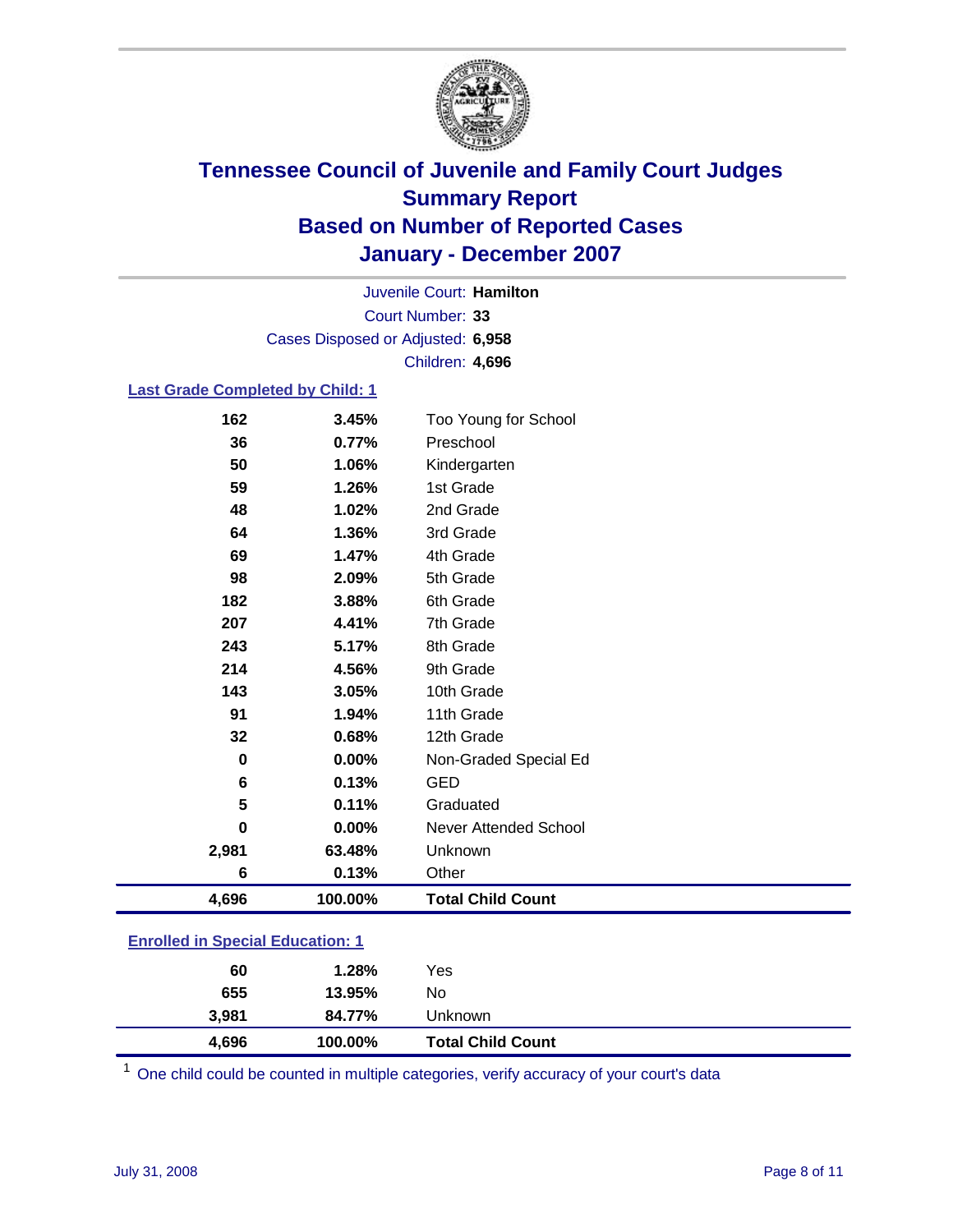

|                              |                                   | Juvenile Court: Hamilton  |
|------------------------------|-----------------------------------|---------------------------|
|                              |                                   | Court Number: 33          |
|                              | Cases Disposed or Adjusted: 6,958 |                           |
|                              |                                   | Children: 4,696           |
| <b>Action Executed By: 1</b> |                                   |                           |
| 81                           | 1.04%                             | Judge                     |
| 6,918                        | 88.74%                            | Referee                   |
| 797                          | 10.22%                            | <b>YSO</b>                |
| $\bf{0}$                     | $0.00\%$                          | Other                     |
| $\bf{0}$                     | $0.00\%$                          | Unknown / Not Reported    |
| 7,796                        | 100.00%                           | <b>Total Action Count</b> |

### **Formal / Informal Actions: 1**

| 1,107        | 14.20%   | Dismissed                                        |
|--------------|----------|--------------------------------------------------|
| 22           | 0.28%    | Retired / Nolle Prosequi                         |
| 982          | 12.60%   | <b>Complaint Substantiated Delinquent</b>        |
| 216          | 2.77%    | <b>Complaint Substantiated Status Offender</b>   |
| 36           | 0.46%    | <b>Complaint Substantiated Dependent/Neglect</b> |
| 0            | 0.00%    | <b>Complaint Substantiated Abused</b>            |
| 0            | $0.00\%$ | <b>Complaint Substantiated Mentally III</b>      |
| 854          | 10.95%   | Informal Adjustment                              |
| 4,406        | 56.52%   | <b>Pretrial Diversion</b>                        |
| 10           | 0.13%    | <b>Transfer to Adult Court Hearing</b>           |
| 0            | $0.00\%$ | Charges Cleared by Transfer to Adult Court       |
| 148          | 1.90%    | Special Proceeding                               |
| 0            | $0.00\%$ | <b>Review Concluded</b>                          |
| 13           | 0.17%    | Case Held Open                                   |
| $\mathbf{2}$ | $0.03\%$ | Other                                            |
| 0            | 0.00%    | Unknown / Not Reported                           |
| 7,796        | 100.00%  | <b>Total Action Count</b>                        |

<sup>1</sup> If different than number of Referral Reasons (7796), verify accuracy of your court's data.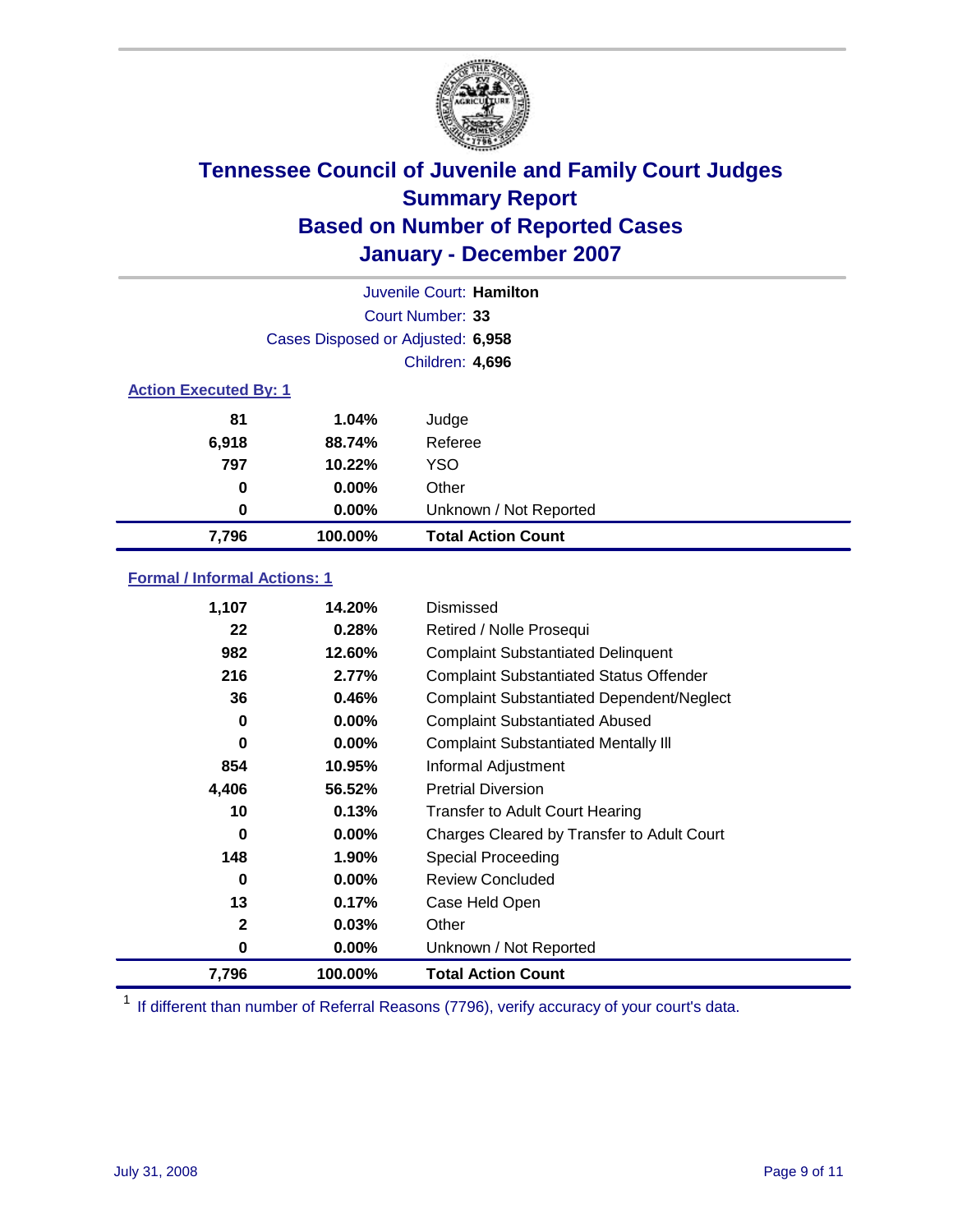

|                       |                                   | Juvenile Court: Hamilton                              |
|-----------------------|-----------------------------------|-------------------------------------------------------|
|                       |                                   | Court Number: 33                                      |
|                       | Cases Disposed or Adjusted: 6,958 |                                                       |
|                       |                                   | Children: 4,696                                       |
| <b>Case Outcomes:</b> |                                   | There can be multiple outcomes for one child or case. |
| 1,064                 | 9.51%                             | <b>Case Dismissed</b>                                 |
| 18                    | 0.16%                             | Case Retired or Nolle Prosequi                        |
| 753                   | 6.73%                             | Warned / Counseled                                    |
| 3,948                 | 35.30%                            | <b>Held Open For Review</b>                           |
| 752                   | 6.72%                             | Supervision / Probation to Juvenile Court             |
| 50                    | 0.45%                             | <b>Probation to Parents</b>                           |
| 100                   | 0.89%                             | Referral to Another Entity for Supervision / Service  |
| 0                     | 0.00%                             | Referred for Mental Health Counseling                 |
| 191                   | 1.71%                             | Referred for Alcohol and Drug Counseling              |
| 0                     | 0.00%                             | <b>Referred to Alternative School</b>                 |
| 0                     | 0.00%                             | Referred to Private Child Agency                      |
| 10                    | 0.09%                             | Referred to Defensive Driving School                  |
| 0                     | 0.00%                             | Referred to Alcohol Safety School                     |
| 85                    | 0.76%                             | Referred to Juvenile Court Education-Based Program    |
| 0                     | 0.00%                             | Driver's License Held Informally                      |
| 0                     | 0.00%                             | <b>Voluntary Placement with DMHMR</b>                 |
| 0                     | 0.00%                             | <b>Private Mental Health Placement</b>                |
| 0                     | 0.00%                             | <b>Private MR Placement</b>                           |
| 16                    | 0.14%                             | Placement with City/County Agency/Facility            |
| 702                   | 6.28%                             | Placement with Relative / Other Individual            |
| 19                    | 0.17%                             | Fine                                                  |
| 388                   | 3.47%                             | <b>Public Service</b>                                 |
| 124                   | 1.11%                             | Restitution                                           |
| 59                    | 0.53%                             | <b>Runaway Returned</b>                               |
| 214                   | 1.91%                             | No Contact Order                                      |
| 0                     | $0.00\%$                          | Injunction Other than No Contact Order                |
| 223                   | 1.99%                             | <b>House Arrest</b>                                   |
| 9                     | 0.08%                             | <b>Court Defined Curfew</b>                           |
| 79                    | 0.71%                             | Dismissed from Informal Adjustment                    |
| 0                     | 0.00%                             | <b>Dismissed from Pretrial Diversion</b>              |
| 38                    | 0.34%                             | Released from Probation                               |
| 5                     | 0.04%                             | <b>Transferred to Adult Court</b>                     |
| 0                     | 0.00%                             | <b>DMHMR Involuntary Commitment</b>                   |